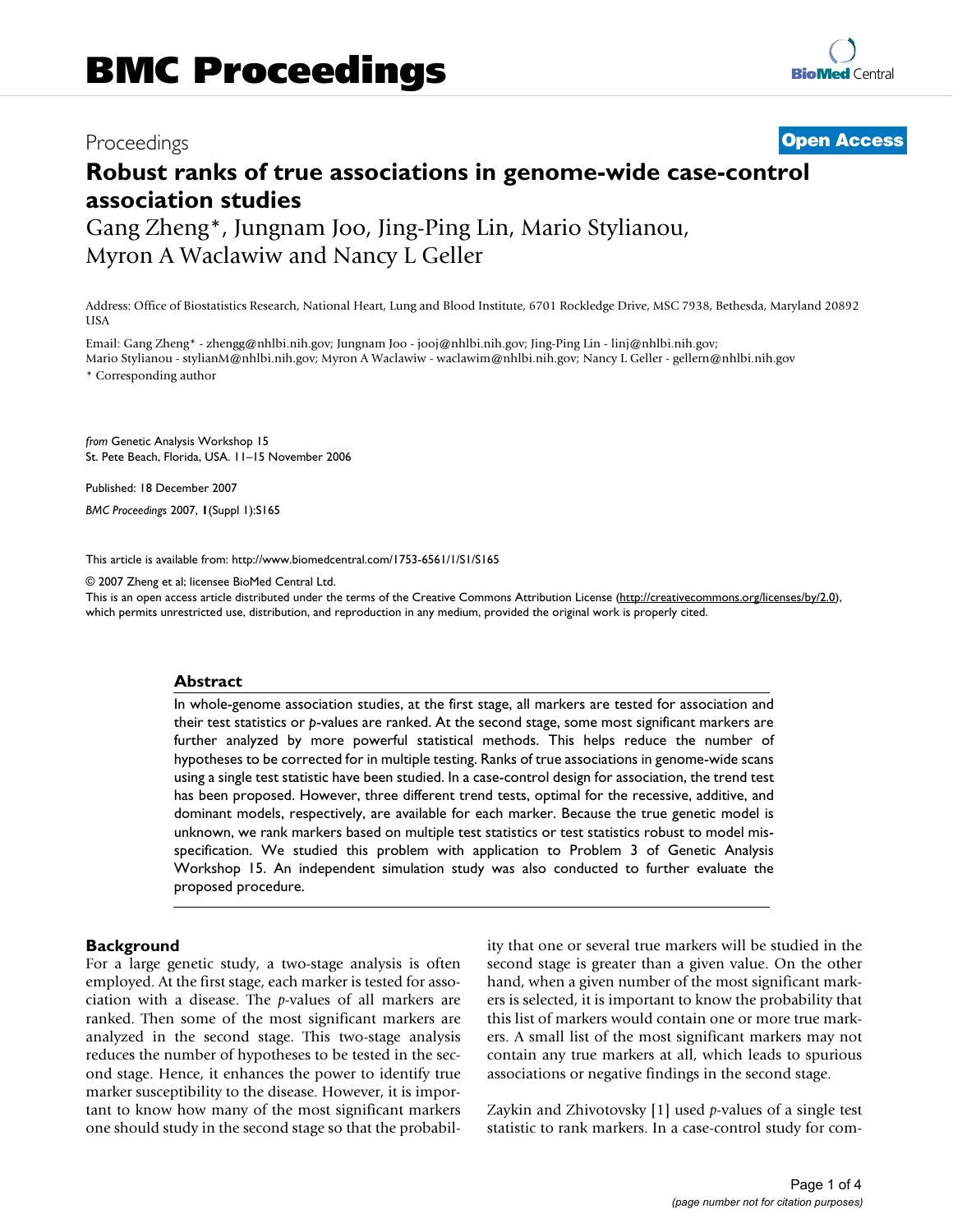plex diseases, three trend tests can be applied under the recessive, additive, and dominant models. Because the genetic model of the marker is uncertain, ranking the markers with a single test statistic may not be robust when another genetic model is correct. Using the first simulated data set of Problem 3 from Genetic Analysis Workshop (GAW) 15, we study robust ranking when the underlying genetic model is unknown and examine whether robust test statistics would lead to robust rankings of about 10 K single-nucleotide polymorphisms (SNPs). The properties of the proposed robust ranking procedures are then further examined by an independent simulation study.

#### **Methods**

#### *Notation and model*

Consider a SNP with alleles *D* and *d* and frequencies *p* and *q* = 1 - *p*, respectively. In a case-control design, *r* cases and *s* controls are independently sampled from a population. The genotype counts of three genotypes  $G_0 = dd$ ,  $G_1 = Dd$ , and *G*<sub>2</sub> = *DD* are denoted as  $(r_0, r_1, r_2)$  in cases and  $(s_0, s_1,$ *s*<sub>2</sub>) in controls, which follow multinomial distributions  $mul(r: p_0, p_1, p_2)$  and  $mul(s: q_0, q_1, q_2)$ , respectively. Denote the disease prevalence as *k* and penetrances as  $f_i =$  $P(\text{case}|\mathcal{G}_i)$  for  $i = 0, 1, 2$ . By the Bayes Theorem,  $p_i = g_i f_i / k$ and  $q_i = g_i(1 - f_i)/(1 - k)$ , where  $g_i = P(G_i)$ . Without loss of generality, assume that *D* has high risk. Then the null hypothesis of no association can be stated as  $H_0$ :  $f_0 = f_1$ *f*<sub>2</sub> = *k*. The alternative hypothesis is *H*<sub>1</sub>: *f*<sub>0</sub> ≤ *f*<sub>1</sub> ≤ *f*<sub>2</sub> with at least one inequality. The genotype relative risks (GRRs) are defined as  $\lambda_1 = f_1/f_0$  and  $\lambda_2 = f_2/f_0$ . The recessive, additive, and dominant models are referred to as  $\lambda_1 = 1$ ,  $\lambda_1 = (1$ +  $\lambda_2$ )/2, and  $\lambda_1 = \lambda_2$ , respectively [2-4].

#### *Trend tests and robust tests*

To test association using case-control data, the Cochran-Armitage trend test (CATT) has been proposed [2-4], which can be written as

$$
Z_{x} = \frac{n^{1/2} \sum_{i=0}^{2} x_{i} (sr_{i} - rs_{i})}{\left[ rsn \left\{ n \sum_{i=0}^{2} x_{i}^{2} n_{i} - \left( \sum_{i=0}^{2} x_{i} n_{i} \right)^{2} \right\} \right]^{1/2}},
$$
 (1)

where  $(x_0, x_1, x_2) = (0, x, 1)$  and  $0 \le x \le 1$ . Given *x*, *Z<sub>x</sub>* follows asymptotically *N*(0,1). The choice of *x* is 0, 1/2, and 1 for the recessive, additive/multiplicative, and dominant models, respectively [5]. In practice, however, the true genetic model is unknown. Hence the robust tests, maximin efficiency robust test (MERT) and maximum test (MAX), can be applied, which are given by MERT =  $(Z_0 +$  $Z_1$ )/{2(1 +  $\rho$ )}<sup>1/2</sup> and MAX = max(| $Z_0$ |, | $Z_{1/2}$ |, | $Z_1$ |), where  $\rho = \frac{n_0 n_2}{\{(n_0 + n_1)(n_1 + n_2)\}\}^{1/2}$  [4]. Note that Pearson's association test can also be used. However, Zheng et al. [6]

showed that the MAX is often more powerful than the Pearson chi-squared test for a case-control design. Comparison of MERT and MAX can be found in Freidlin et al. [7]. The MAX and MERT have also been applied to other designs for GAW14 [8,9].

#### *Ranking markers with multiple statistics*

When the genetic model is unknown, the three CATTs  $(Z_0, Z_0)$  $Z_{1/2}$ ,  $Z_2$ ) are calculated for each of *M* SNPs. Then the *p*-values of MERT and MAX can be obtained for ranking. However, computing the *p*-value of MAX needs extensive simulation. Thus, alternatively, the minimum of the *p*-values (min *p*) of the three CATTs can be used for ranking. Rather than ranking *M* SNPs based on any single CATT, we propose ranking the SNPs by the MERT and the minimum of the *p*-values. We expect that ranking SNPs based on this approach would be more robust compared to ranking by a single CATT when the ranks by the three CATTs are quite different.

#### **Results**

#### *Application to GAW15*

As an application, we consider the first simulated data set of Problem 3 from GAW15. A simulated data set was considered, as we knew that there were eight candidate genes. One of them at chromosome 6 with physical location 32,484,648 bp was simulated based on the *DRB1* locus of the *HLA* gene. We selected four SNPs closest in physical distance to the eight known candidate genes as candidate SNPs. We examined the ranks of the 32 candidate SNPs among all 9187 SNPs. All 2000 unrelated controls were used. For the affected sib-pair (ASP) data, we selected an affected sib (case) with the first individual ID from each family. A total of 1500 unrelated cases were used. In the simulated data set, genotypes of all 9187 SNPs from 22 chromosomes were generated (no missing genotypes and no genotyping errors). All SNPs had minor allele frequency (MAF) greater than 1% and there were no monomorphisms. Because we considered the CATTs, Hardy-Weinberg equilibrium in the population was not required [2]. If any genotype count in cases or controls was 0, 0.5 was added to all genotype counts in cases and controls.

After Bonferroni correction for  $Z_0$  ( $Z_{1/2}$  and  $Z_1$ ), there were 5 (7 and 7) SNPs among the 32 candidate SNPs that had Bonferroni-corrected *p*-values less than 0.05. All three CATTs, the MERT, and the minimum of the *p*-values of the three CATTs were used to rank all 9187 SNPs. The ranks of the 32 candidate SNPs are reported in Table 1 by five different ranking methods. The results are summarized below: 1) in the candidate gene *DRB1* of *HLA* (chromosome 6, location =  $32,484,648$ ), four of the six most significant candidate SNPs are in this region. This implies that when the sample size and a genetic effect are large, a strong candidate gene should contain several SNPs at the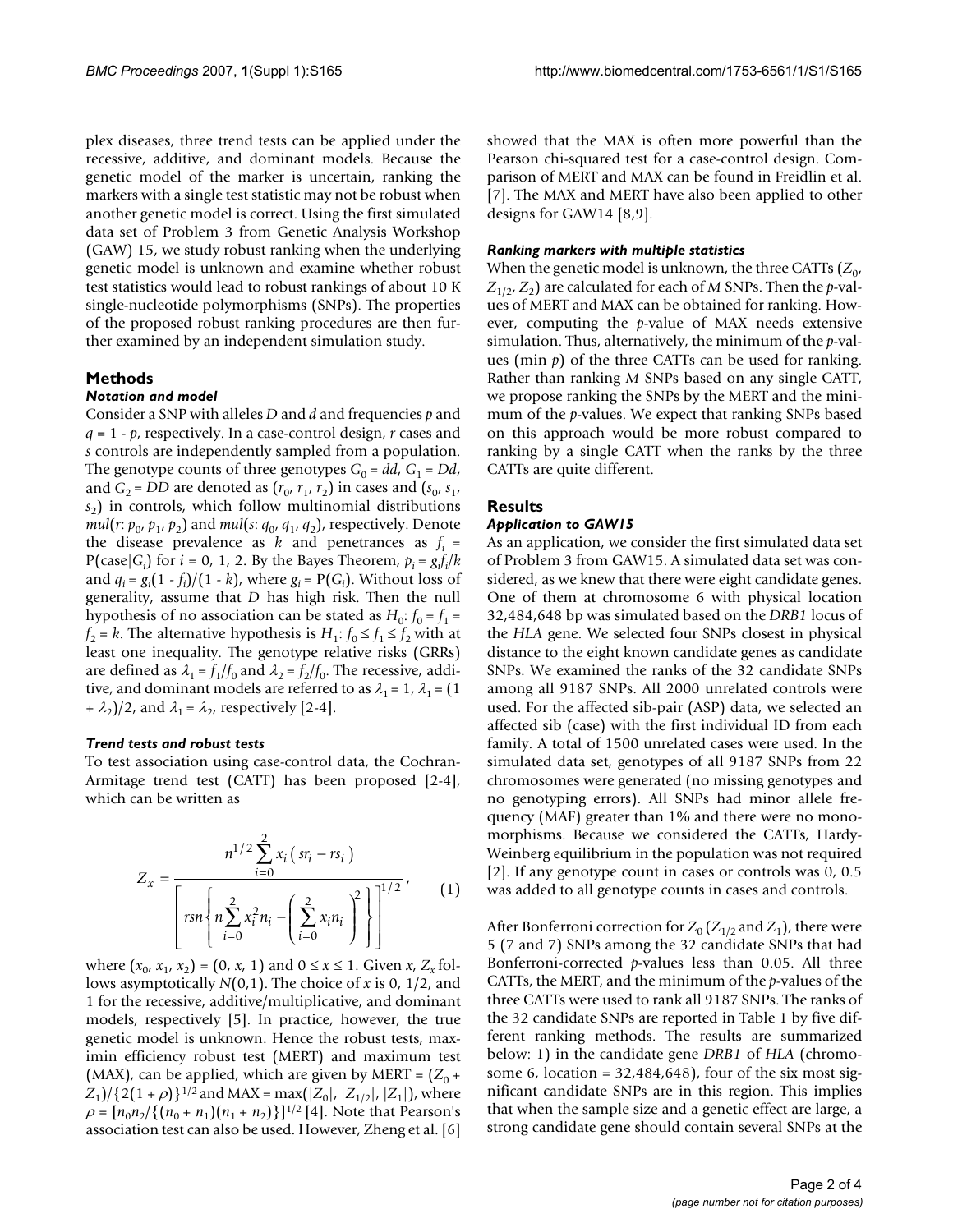| Chr          | Location (bp) | Diff <sup>a</sup> | Rank           |                         |              |                |                         |
|--------------|---------------|-------------------|----------------|-------------------------|--------------|----------------|-------------------------|
|              |               |                   | $Z_0$          | $Z_{1/2}$               | $Z_1$        | min $p$        | <b>MERT</b>             |
| 6            | 32447149      | 37 kb             | 4              | 4                       | 4            | 3              | 4                       |
| 6            | 32499465      | 14 kb             | $\overline{a}$ | $\overline{\mathbf{c}}$ | $\mathbf{2}$ |                | $\overline{\mathbf{c}}$ |
| 6            | 32521277      | 36 kb             | 3              | 3<br>5                  | 3            | $\overline{a}$ | 3                       |
| 6            | 32772203      | 387 kb            | 5              |                         | 5            | 4              | 5                       |
| 6            | 36900959      | 330 kb            | 966            | 1190                    | 2028         | 1881           | 647                     |
| 6            | 37363880      | 130 kb            | 8172           | 6                       | 6            | 6              | $\overline{10}$         |
| 6            | 37539191      | 300 kb            | 6359           | 1430                    | 464          | 931            | 2897                    |
| 6            | 37657759      | 423 kb            | 968            | 1341                    | 4671         | 1884           | 1414                    |
| 8            | 140606402     | 3.2 mb            | 3012           | 4237                    | 5775         | 5167           | 3328                    |
| 8            | 140676097     | 3.1 mb            | 8391           | 7443                    | 7097         | 8726           | 7382                    |
| 8            | 140679773     | 3.1 mb            | 7936           | 7288                    | 7096         | 8727           | 7225                    |
| 8            | 142073109     | 1.7 <sub>mb</sub> | 8918           | 6991                    | 6588         | 8459           | 7407                    |
| 9            | 25996861      | 262 kb            | 2921           | 4074                    | 6290         | 5039           | 3556                    |
| 9            | 26089466      | 169 kb            | 2179           | 9009                    | 4702         | 3930           | 6948                    |
| 9            | 26484252      | 225 kb            | 2374           | 2254                    | 4205         | 3889           | 2291                    |
| 9            | 26521692      | 262 kb            | 2909           | 2113                    | 2819         | 3677           | 1947                    |
| 9            | 27418665      | 118 kb            | 3667           | 3963                    | 6458         | 5915           | 4070                    |
| 9            | 27505967      | 31 kb             | 6228           | 7286                    | 8222         | 8279           | 7989                    |
| 9            | 27697461      | 160 kb            | 5582           | 7177                    | 5317         | 7490           | 8915                    |
| 9            | 27697600      | 160 kb            | 5195           | 4841                    | 3323         | 5329           | 7532                    |
| $\mathbf{H}$ | II0204257     | 30 kb             |                | $\mathbf{I}$            |              | 5              | $\mathbf{L}$            |
| $\mathbf{H}$ | 110259778     | 24 kb             | 3492           | 3162                    | 4276         | 5125           | 2930                    |
| $\mathbf{H}$ | 110264385     | 29 kb             | 271            | 222                     | 857          | 419            | 186                     |
| $\mathbf{H}$ | 110322303     | 87 kb             | 6840           | 3492                    | 1930         | 3411           | 3030                    |
| 16           | 12527182      | 9 kb              | 7729           | 4194                    | 4148         | 6328           | 4884                    |
| 16           | 12577812      | 60 kb             | 4288           | 5913                    | 4696         | 6589           | 8924                    |
| 16           | 12618035      | 100 kb            | 6212           | 7783                    | 8356         | 8266           | 6771                    |
| 16           | 12783679      | 266 kb            | 5824           | 4802                    | 5334         | 7101           | 4733                    |
| 8            | 65844474      | 225 kb            | 6522           | 4959                    | 5282         | 7254           | 4864                    |
| 8            | 66045171      | 24 kb             | 7063           | 8720                    | 9182         | 8750           | 7913                    |
| 8            | 66048927      | 20 kb             | 15             | 15                      | 15           | 15             | 13                      |
| 18           | 66230498      | 160 kb            | 544 I          | 6135                    | 6872         | 7732           | 5409                    |

**Table 1: Ranks of candidate genes among 9187 SNPs across 22 chromosomes based on five ranking methods, sorted by chromosome and location**

aDiff is the distance to the closest candidate gene

top of the list of most significant SNPs. 2) Using a single CATT to rank SNPs may not be robust, and using MERT or the minimum *p*-value is more robust. For example, the SNP (chromosome 6, location = 37,363,880) has rank of 6 using either  $Z_{1/2}$  or  $Z_1$ , and 8172 when  $Z_0$  is used. But the ranks of this SNP by MERT and minimum *p*-value are 10 and 6, respectively. 3) When the ranks by the three CATTs are quite different, the ranks by the robust methods are usually in the middle. 4) With a sample size of 3500, some candidate SNPs have ranks larger than those of null SNPs. Thus, selecting only the most significant SNPs from the genome-wide scan for further analysis may exclude some true associations or candidate genes. This information is particularly important for cost-efficient two-stage design for genome-wide association studies (e.g., Skol et al. [10]) in which only a portion of samples will be genotyped in the first stage to select markers to be genotyped using the remaining samples.

#### *An independent simulation study*

To further study the properties of the robust ranking procedures, we conducted an independent simulation study. We simulated a case-control genome-wide association study of 100,000 SNPs with 500 cases and 500 controls. For illustration, we simply assumed that all SNPs were in linkage equilibrium, among which 9 SNPs were associated with a disease (3 SNPs had recessive, additive, and dominant modes of inheritance, respectively). The MAFs for the recessive, additive, and dominant SNPs were set at 0.3. MAFs for other null SNPs were generated from a uniform distribution (0, 1). The GRRs for each genetic model were specified. We repeated simulations of 100 K SNPs ten times and the average ranks for the 9 candidate SNPs were obtained and reported in Table 2. As in Table 1, min  $p$  and MERT are more robust than a single trend test  $(Z_0,$  $Z_{1/2}$ , or  $Z_1$ ) for genome-wide scans. For example, for SNPs 3, 6, and 9 (having the greatest GRRs for each genetic